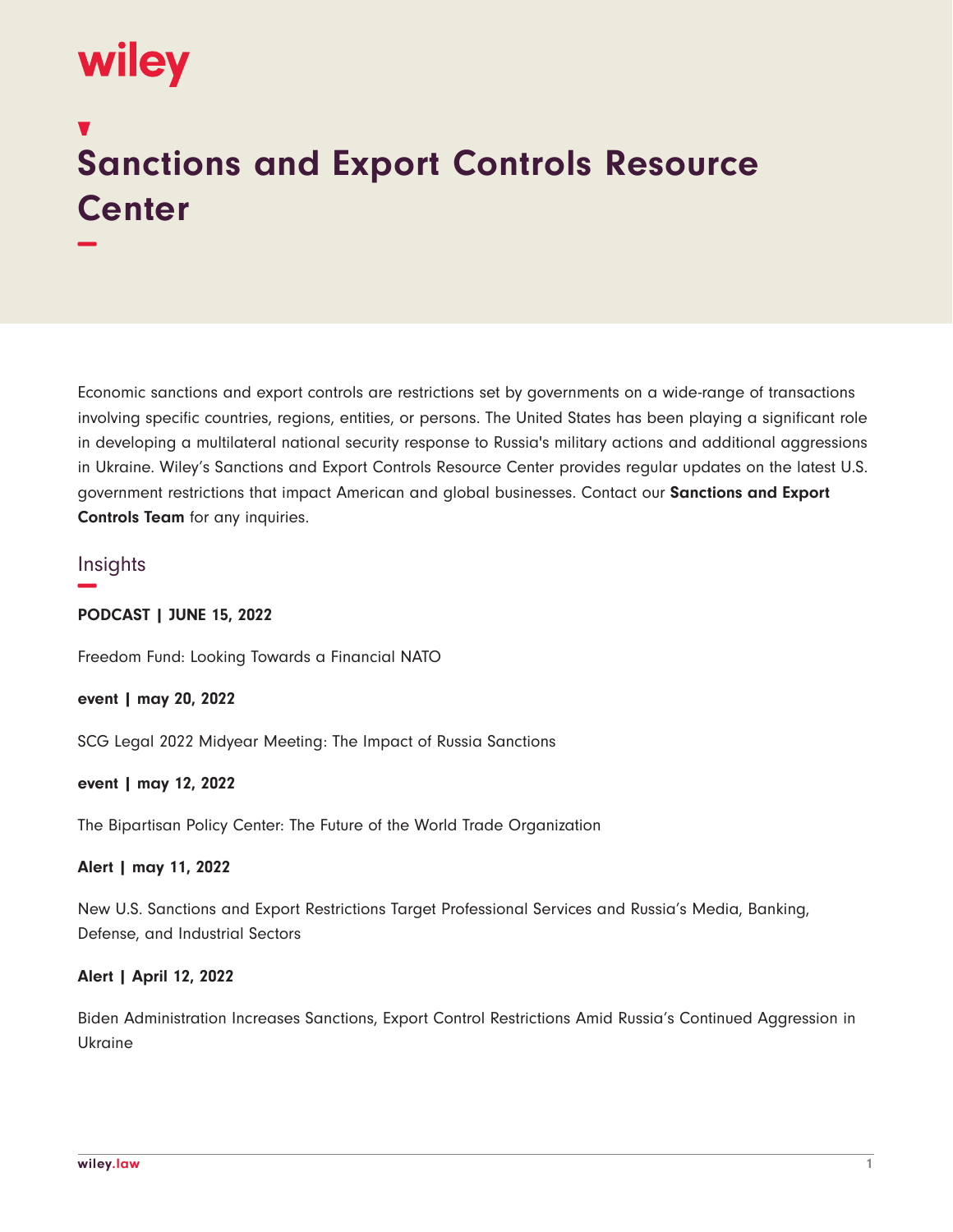# **View Additional −**

### **MEDIA MENTION | April 11, 2022**

Contractors Feel Impact Of Russia Trade Disruptions

#### **MEDIA MENTION | April 11, 2022**

Former BIS official: China will violate export controls on Russia. Can the U.S. catch it?

#### **event | April 11, 2022**

Negotiable Hostilities - Part III: Doing Business with Russia in the Current Crisis

#### **Alert | April 7, 2022**

UPDATE: Senate and House Pass Bill Suspending Normal Trade Relations with Russia

#### **Alert | April 5, 2022**

Treasury, Commerce Target Russia's Tech Sector, Defense Industrial Base

Media Mention | March 28, 2022

Another potential casualty of Ukraine war: global tech standards

EVENT | MARCH 24, 2022

2022 Wiley National Security Series: The Latest on Economic Sanctions and Export Controls: Russia, Ukraine, and Belarus

#### **media mention | march 17, 2022**

Russia Export Applications Expected to Drop, Compliance to Grow More Challenging

**Alert | March 14, 2022**

Biden Administration Imposes New Round of Russia Sanctions

**Alert | March 14, 2022**

Impact of U.S. Revocation of Permanent Normal Trade Relations with Russia

**Alert | MArch 10, 2022**